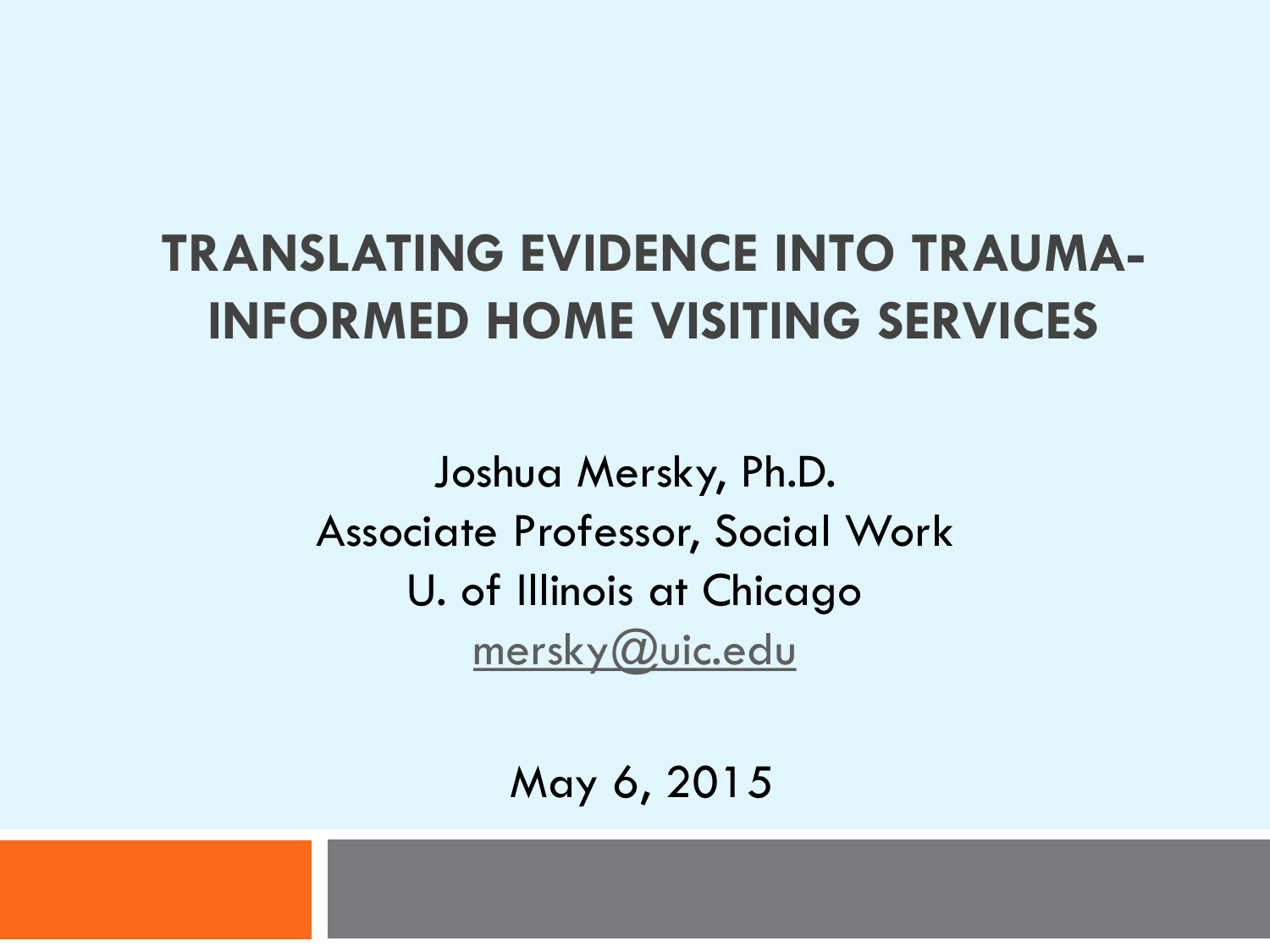#### **Acknowledgments**

- **□ U.S. Dept. of Health & Human Services, Health Resources** & Services Administration (# 1-D89MC26367-01-00)
- Wisconsin Department of Children & Families Leslie McAllister, Home Visiting Coordinator
- **U** Wisconsin Department of Human Services
	- Drs. James Topitzes & Colleen Janczewski
- Special thanks to home visiting program personnel and the children & families they serve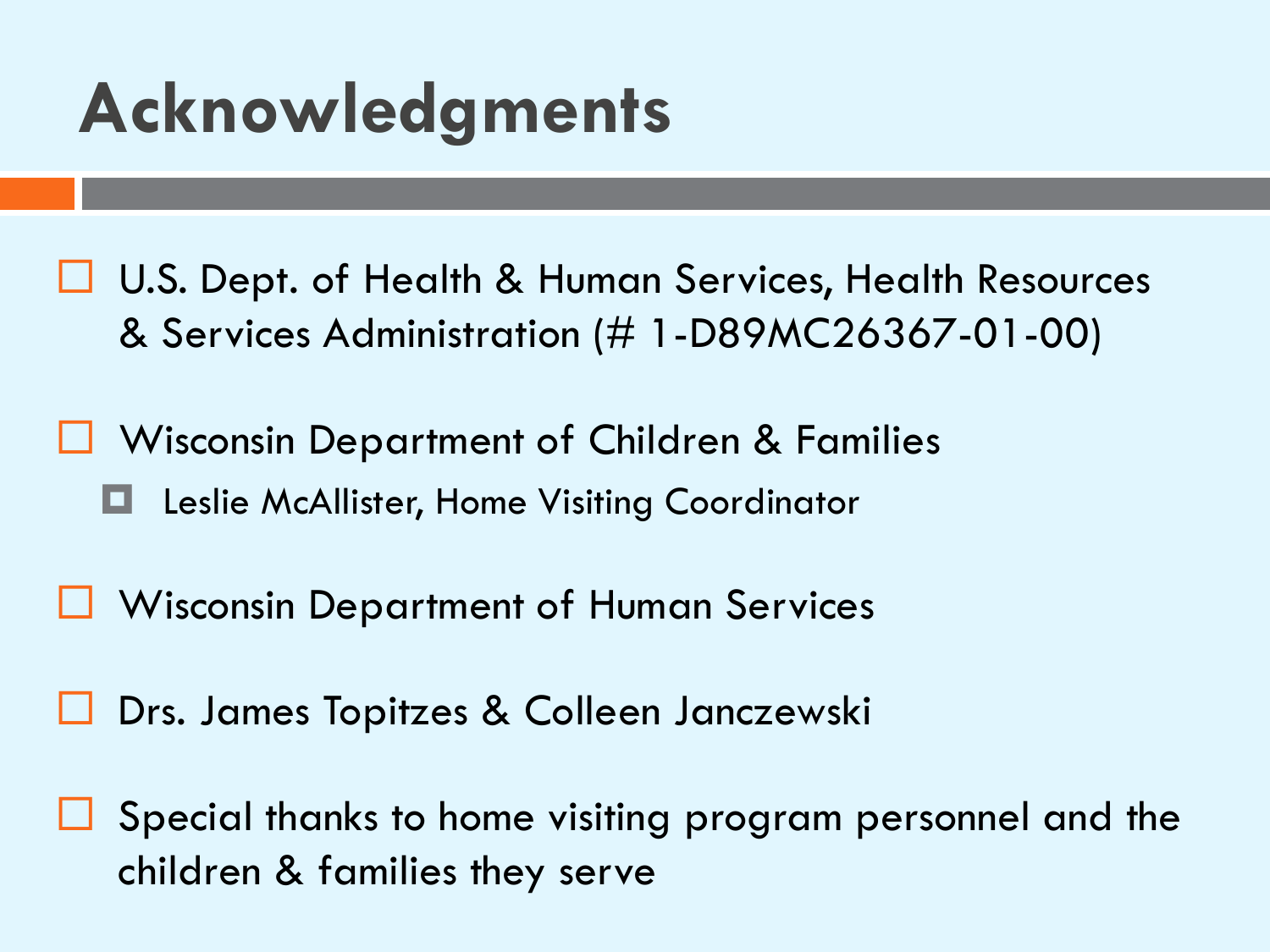#### **The Adverse Childhood Experiences Study**

■Study launched by CDC & Kaiser Permanente in the mid-1990s (Robert Anda; Vincent Felitti)

□>17,000 patients in San Diego, CA responded to a survey regarding their childhood experiences of: **E**Abuse & neglect

- **ODOMESTIC violence**
- **Household crime**
- Household mental illness & substance abuse

**ODivorce** <http://www.cdc.gov/ace/about.htm>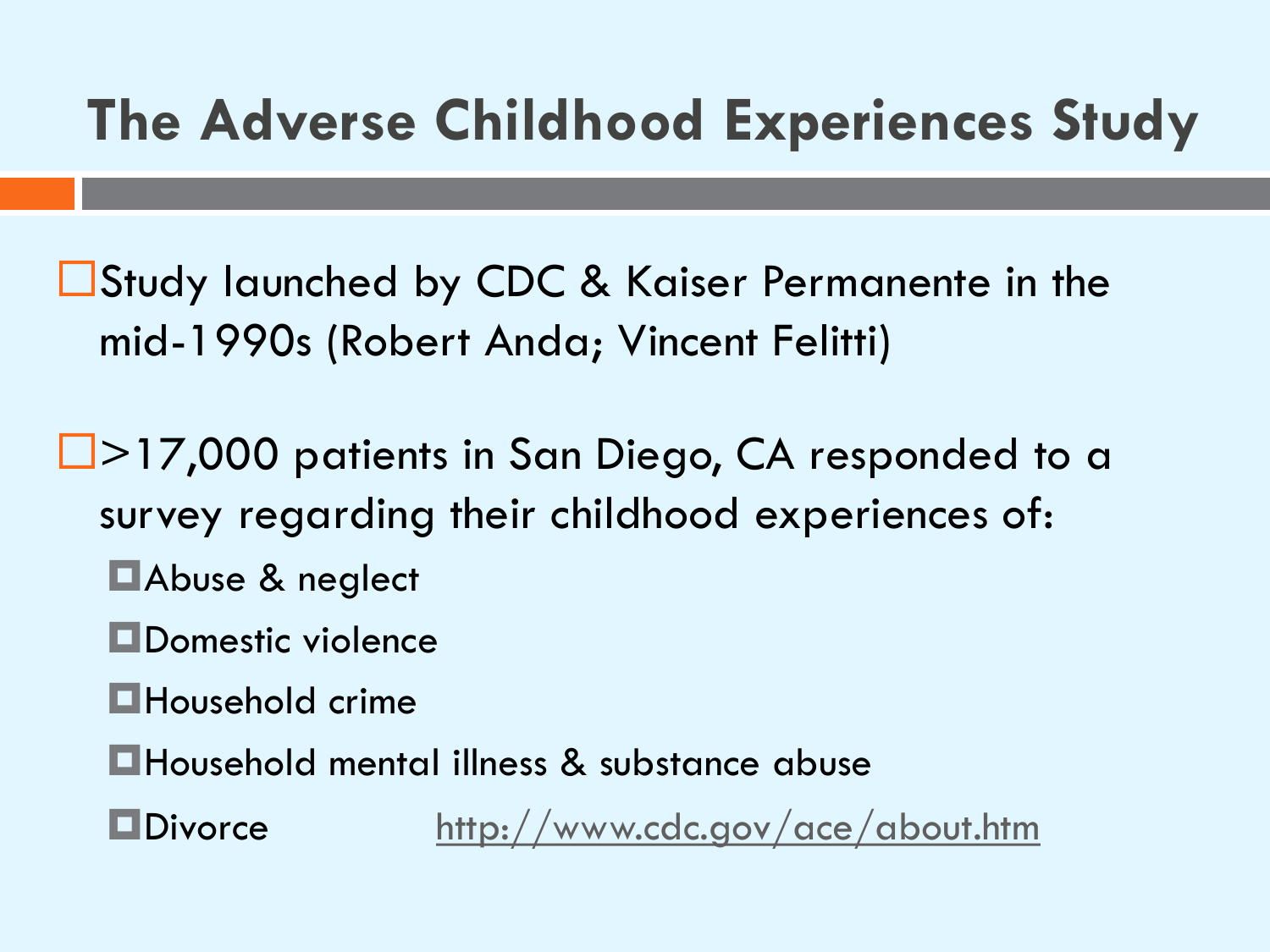#### **Some Things We Know…**

**LACEs are prevalent** 

■ACEs have an array of long-term consequences

■ ACEs correlate & their effects accumulate  $\Box$ Higher ACE Scores  $\rightarrow$  Poorer outcomes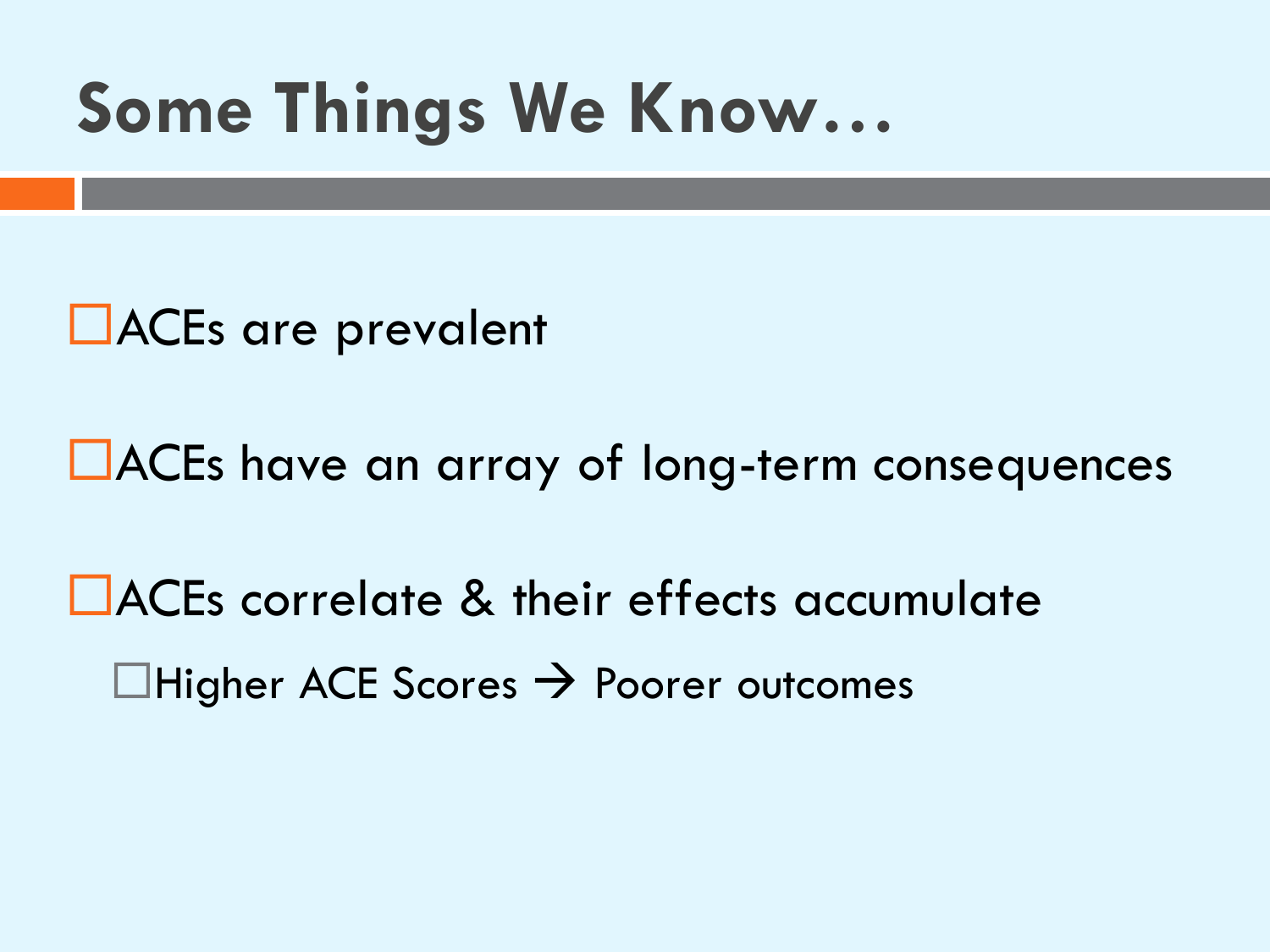# **Some Things We Don't Know…**

- **L**What other kinds of negative experiences should we define as an "ACE"?
- **L**What is the prevalence of ACEs among home visiting clients, and do ACEs vary among client subgroups?
- Are clients uncomfortable reporting their ACE history?

**L**How can the assessment of ACEs enhance home visiting services?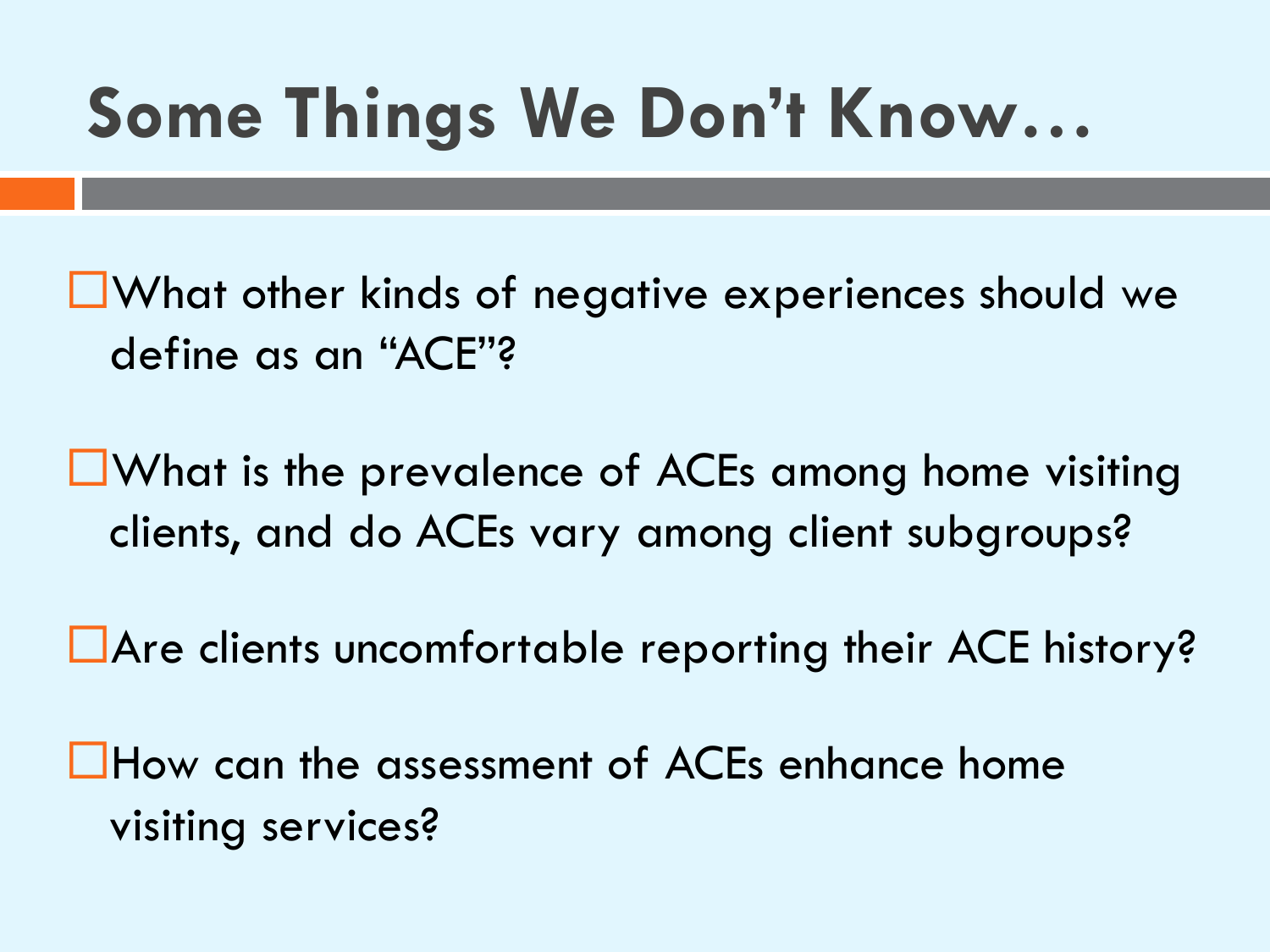# **The Childhood Experiences Survey**

Measures 8 ACEs included in the CDC Behavioral Risk Factor Surveillance System (BRFSS)

#### **LAdds other potential ACEs:**

- Physical & Emotional Neglect
- Poverty & Homelessness
- Death of parent or sibling
- Prolonged absence of parent
- $\dashv$  Peer victimization (i.e., bullying)
- Violent crime victimization

■ Asks about client discomfort responding to questions

■ Completed within 90 days of enrollment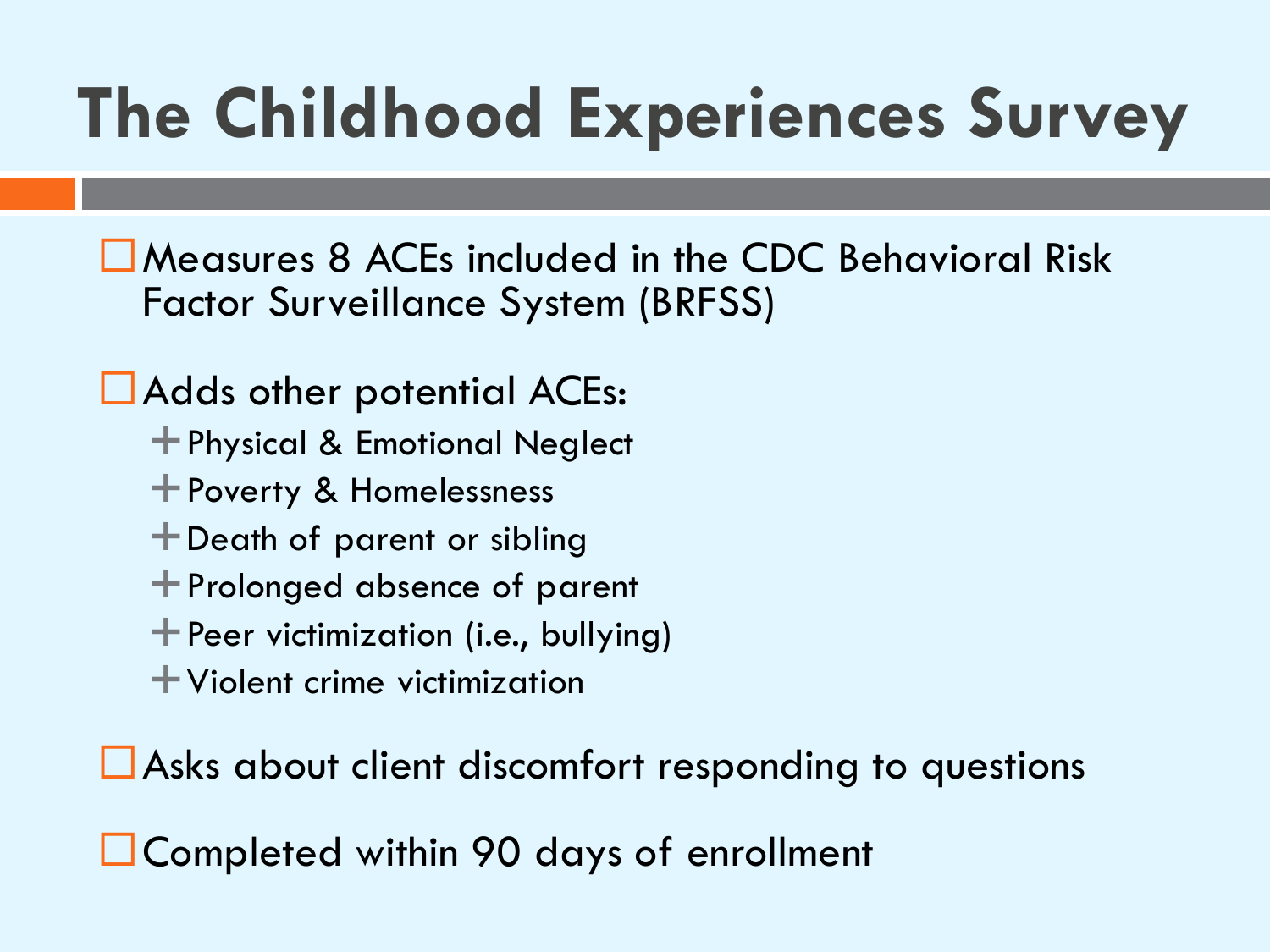# **Wisconsin Home Visiting Sample**

| <b>Characteristics (<math>N = 763</math>)</b> |        |
|-----------------------------------------------|--------|
| Low income                                    | 98%    |
| Tobacco use in the home                       | 50%    |
| Low academic achievement, child               | 49%    |
| Pregnant, < age 21                            | 37%    |
| Child welfare history                         | 25%    |
| <b>AODA</b> history                           | 23%    |
| Developmental delay/disability, child         | $11\%$ |
| Family member, armed forces                   | 8%     |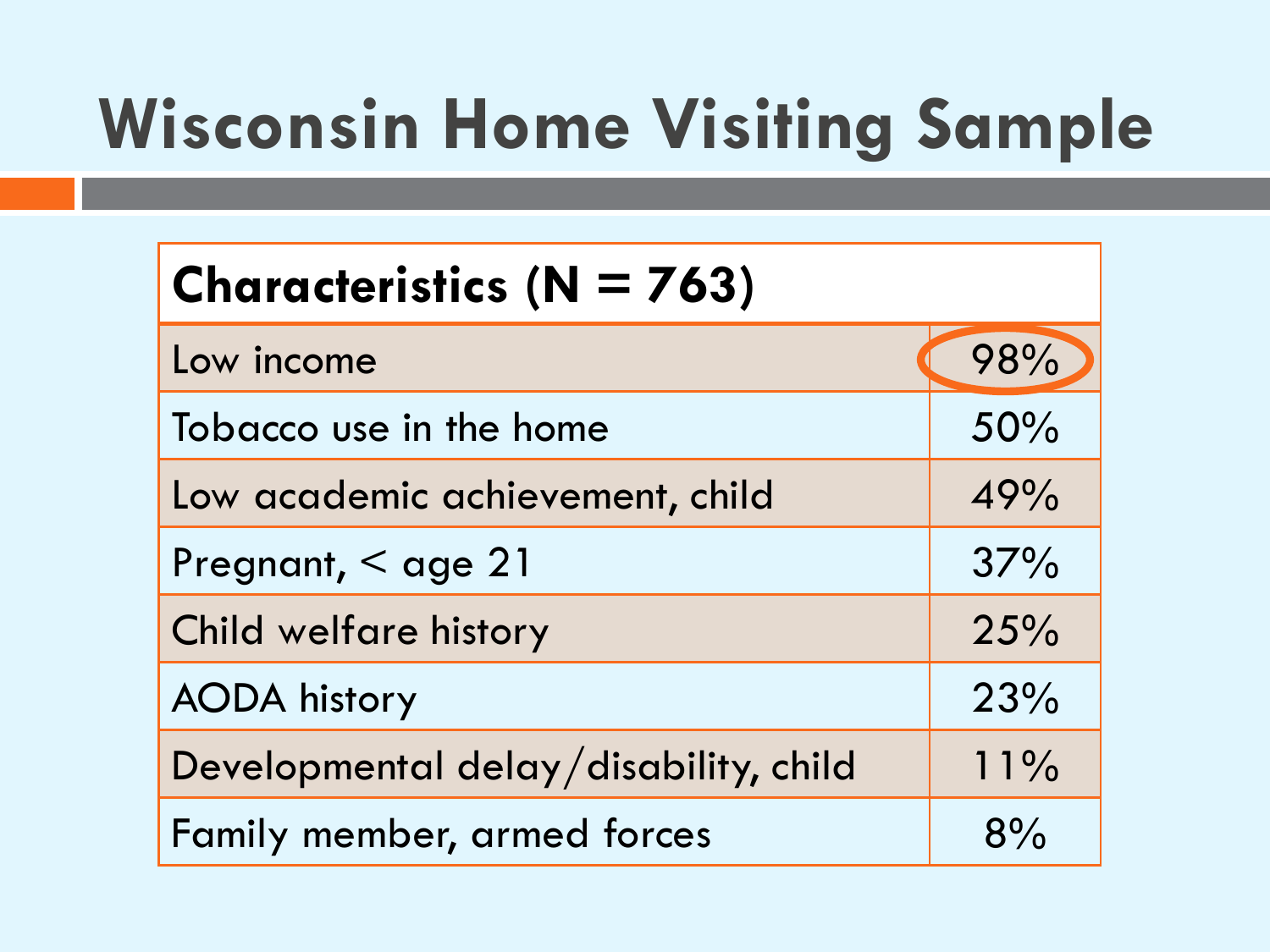#### **Abuse & Neglect**

| <b>Adverse Childhood</b> | Female Prevalence $(\%)$ |                               |  |  |
|--------------------------|--------------------------|-------------------------------|--|--|
| <b>Experience</b>        | <b>WI</b> Home Visiting  | <b>ACE Study</b> <sup>1</sup> |  |  |
| <b>Physical Abuse</b>    | 42.4                     | 25.1                          |  |  |
| <b>Sexual Abuse</b>      | 26.5                     | 24.3                          |  |  |
| <b>Emotional Abuse</b>   | 28.0                     | 12.2                          |  |  |
| <b>Physical Neglect</b>  | 10.6                     | 9.2                           |  |  |
| <b>Emotional Neglect</b> | 17.8                     | 16.7                          |  |  |

<sup>1</sup>Dube, S. R., Felitti, V. J., Dong, M., Chapman, D. P., Giles, W. H., & Anda, R. F. (2003). Childhood abuse, neglect, and household dysfunction and the risk of illicit drug use: The adverse childhood experiences study. *Pediatrics*, *111*(3), 564-572.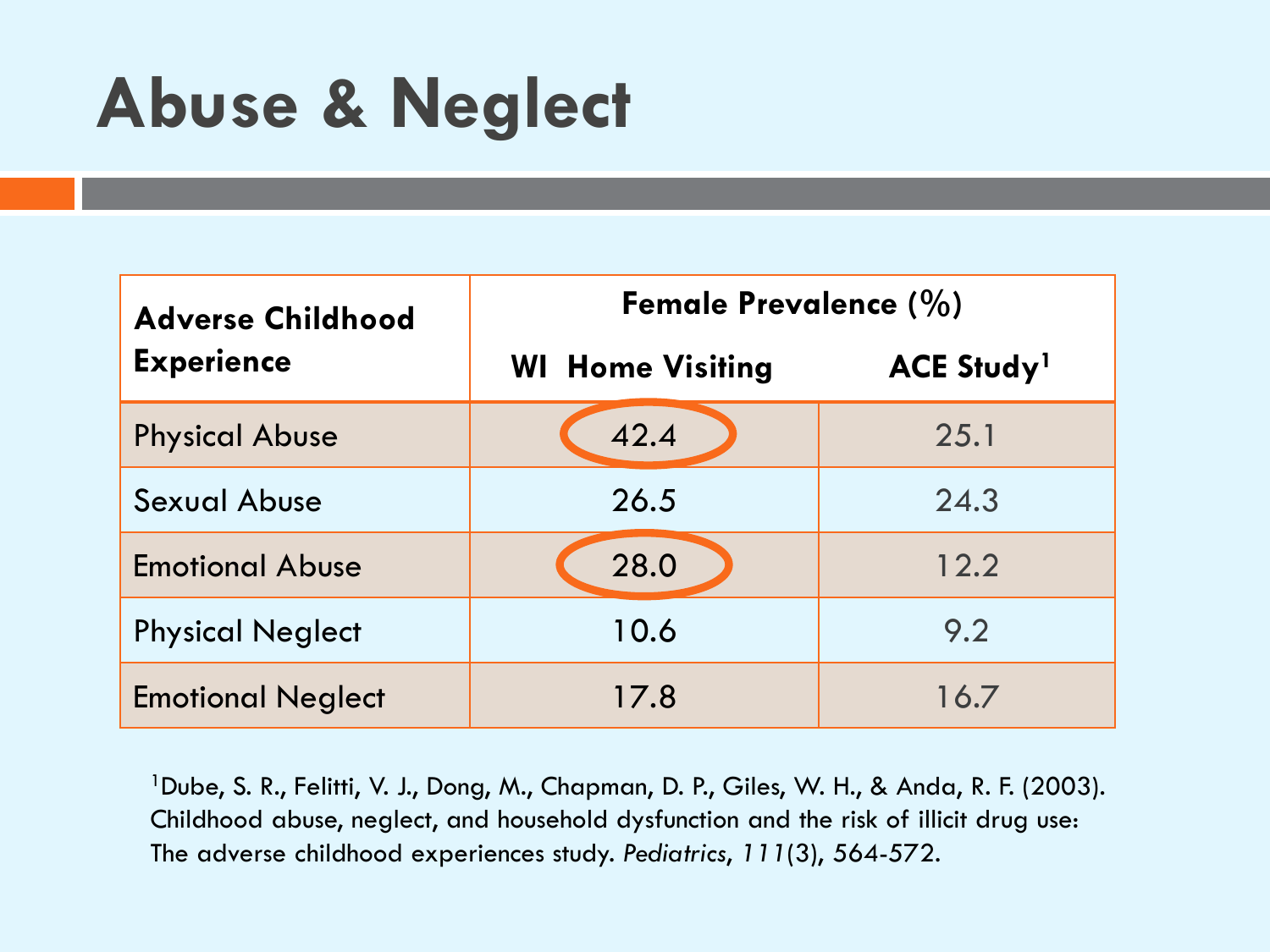## **Household Dysfunction**

| <b>Adverse Childhood</b>  | Female Prevalence $(\%)$ |                               |  |  |
|---------------------------|--------------------------|-------------------------------|--|--|
| <b>Experience</b>         | <b>WI Home Visiting</b>  | <b>ACE Study</b> <sup>1</sup> |  |  |
| <b>Substance Abuse</b>    | 49.1                     | 30.5                          |  |  |
| <b>Mental Illness</b>     | 39.2                     | 25.3                          |  |  |
| <b>Criminal Offending</b> | 37.1                     | 6.9                           |  |  |
| <b>Domestic Violence</b>  | 38.1                     | 13.9                          |  |  |
| Divorce/Separation        | 43.0                     | 25.4                          |  |  |

<sup>1</sup>Dube, S. R., Felitti, V. J., Dong, M., Chapman, D. P., Giles, W. H., & Anda, R. F. (2003). Childhood abuse, neglect, and household dysfunction and the risk of illicit drug use: The adverse childhood experiences study. *Pediatrics*, *111*(3), 564-572.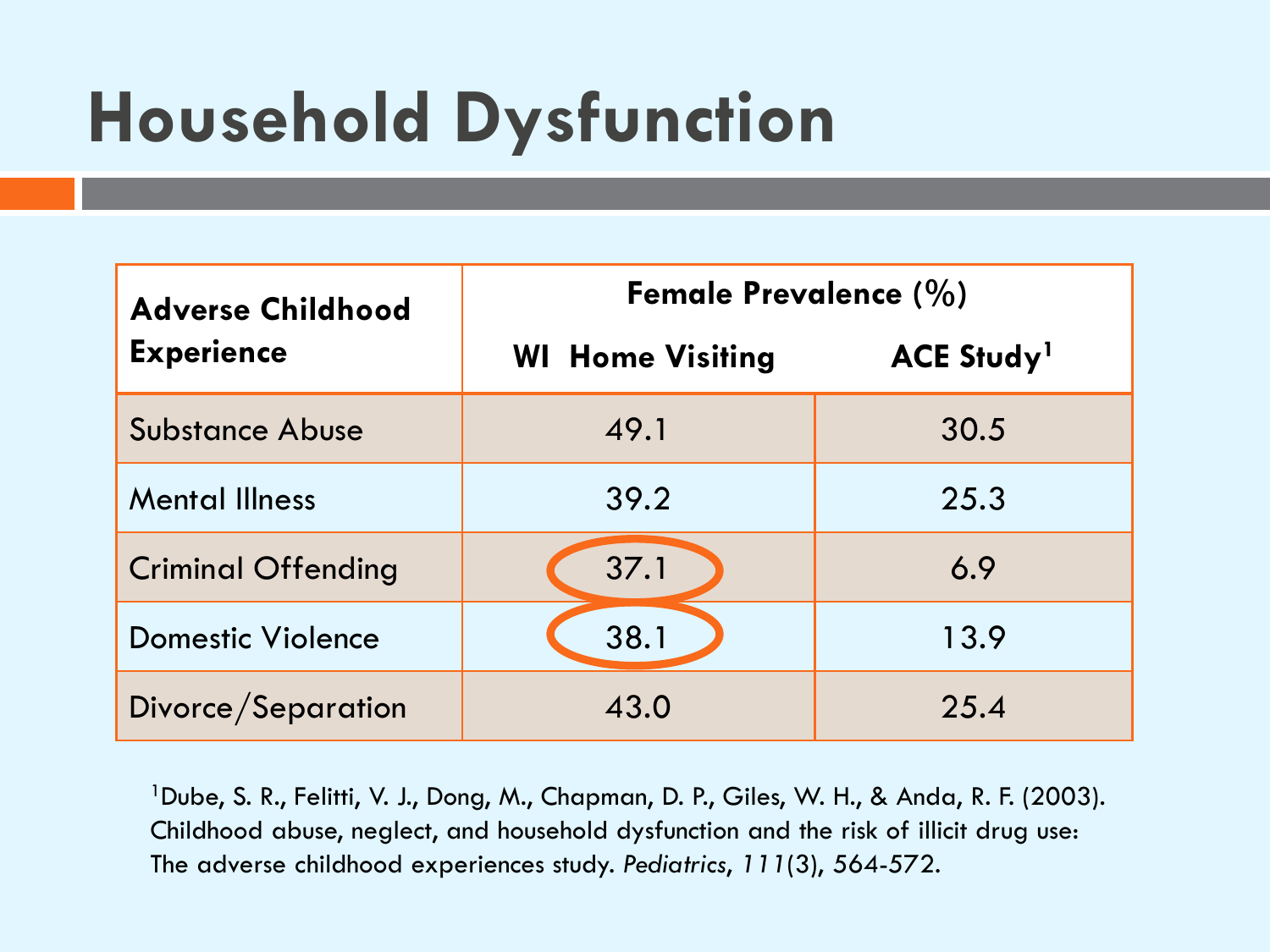# **Cumulative Risk**

| Number of                                     | <b>Female Prevalence (%)</b> |                  |  |
|-----------------------------------------------|------------------------------|------------------|--|
| ACE <sub>s</sub> *<br><b>WI</b> Home Visiting |                              | <b>ACE Study</b> |  |
|                                               | 15.3                         | 31.3             |  |
|                                               | 15.5                         | 24.2             |  |
| $\overline{2}$                                | 13.4                         | 14.8             |  |
| 3                                             | 11.5                         | 10.4             |  |
|                                               | 13.1                         | 6.8              |  |
| 5 or more                                     | 31.2                         | 12.5             |  |

\*Sum of 10 ACEs: Physical abuse, Sexual abuse, Psychological abuse, Physical neglect, Emotional neglect; Parent substance abuse; Parent mental illness; Household crime; Domestic violence; Parent separation or divorce.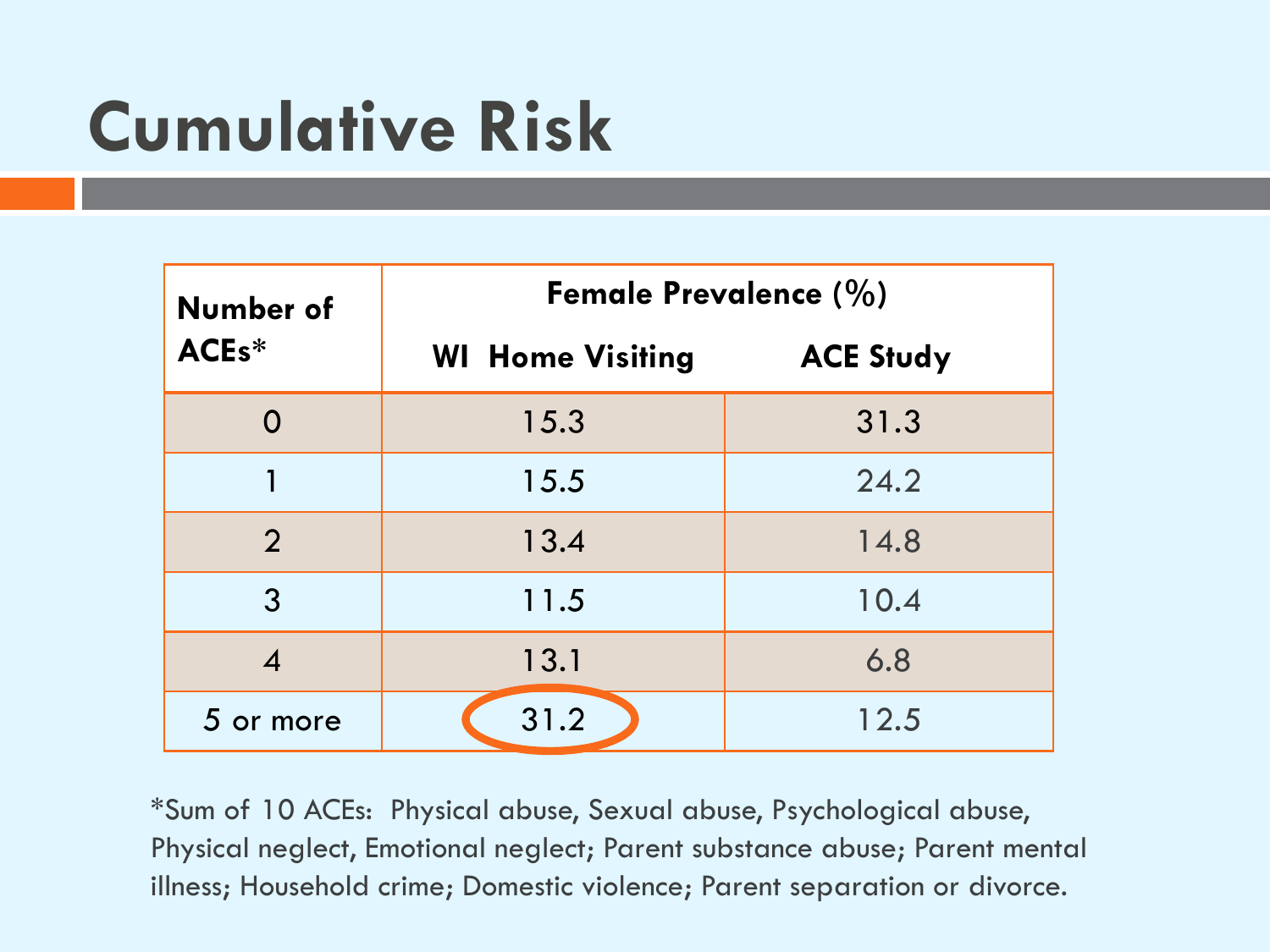## **Other Adverse Experiences**

| <b>Adverse Childhood Experience</b> | Prevalence $(\% )$<br><b>WI</b> Home Visiting |
|-------------------------------------|-----------------------------------------------|
| Serious Financial Problems (often)  | 34.1                                          |
| Food Insecurity                     | 17.3                                          |
| Homelessness                        | 22.5                                          |
| <b>Peer Victimization (often)</b>   | 25.6                                          |
| <b>Victim of Violent Crime</b>      | 15.9                                          |
| <b>Prolonged Absence of Parent</b>  | 56.2                                          |
| Death of Parent/Sibling             | 23.6                                          |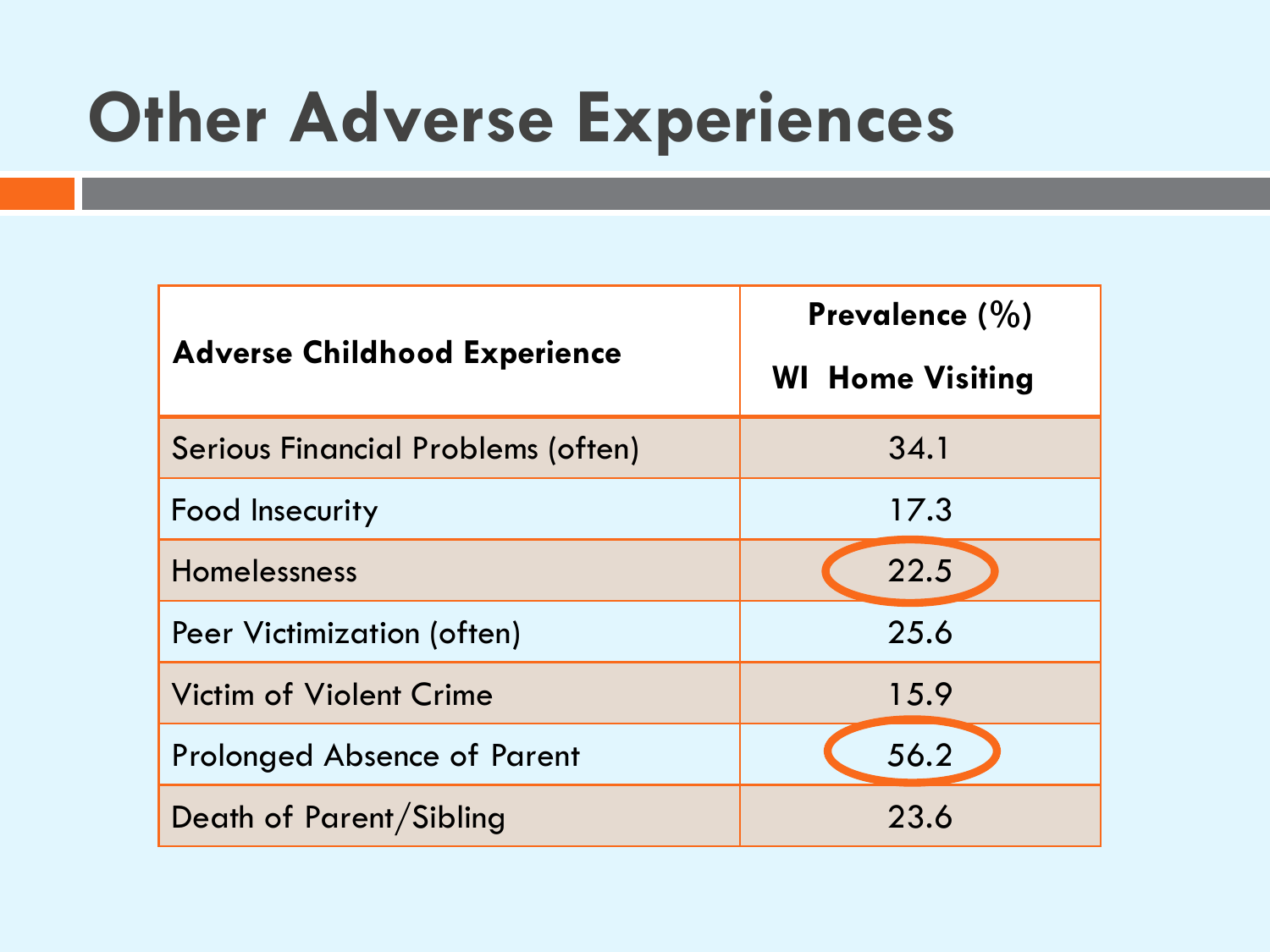# **ACEs by Race/Ethnicity**

|                         | Avg. Number<br>of ACEs |  |
|-------------------------|------------------------|--|
|                         | <b>(Range 0-10)</b>    |  |
| Hispanic / Latina       | 2.82                   |  |
| <b>African American</b> | 2.98                   |  |
| Native American         | 3.60                   |  |
| Caucasian               | 3.77                   |  |

\*Sum of 10 ACEs: Physical abuse, Sexual abuse, Psychological abuse, Physical neglect, Emotional neglect; Parent substance abuse; Parent mental illness; Household crime; Domestic violence; Parent separation or divorce.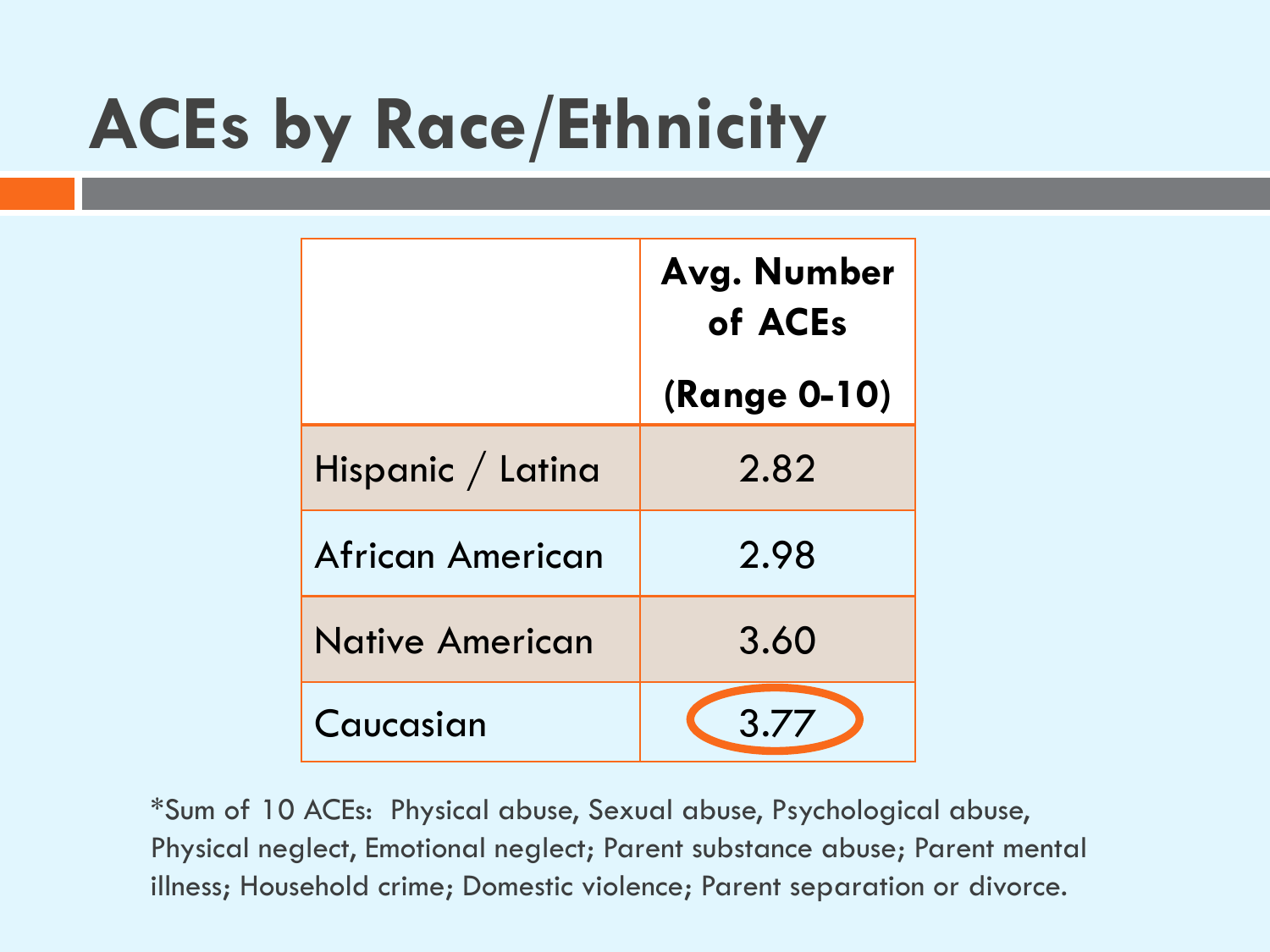#### **ACEs & Reproductive Health**

| <b>Outcome</b>         | N   | $< 4$<br>ACEs | $\geq 4$<br><b>ACEs</b> | <b>Percent</b><br>Change |
|------------------------|-----|---------------|-------------------------|--------------------------|
| Any Pregnancy Loss (%) | 565 | 22.7          | 35.7                    | $+57%$                   |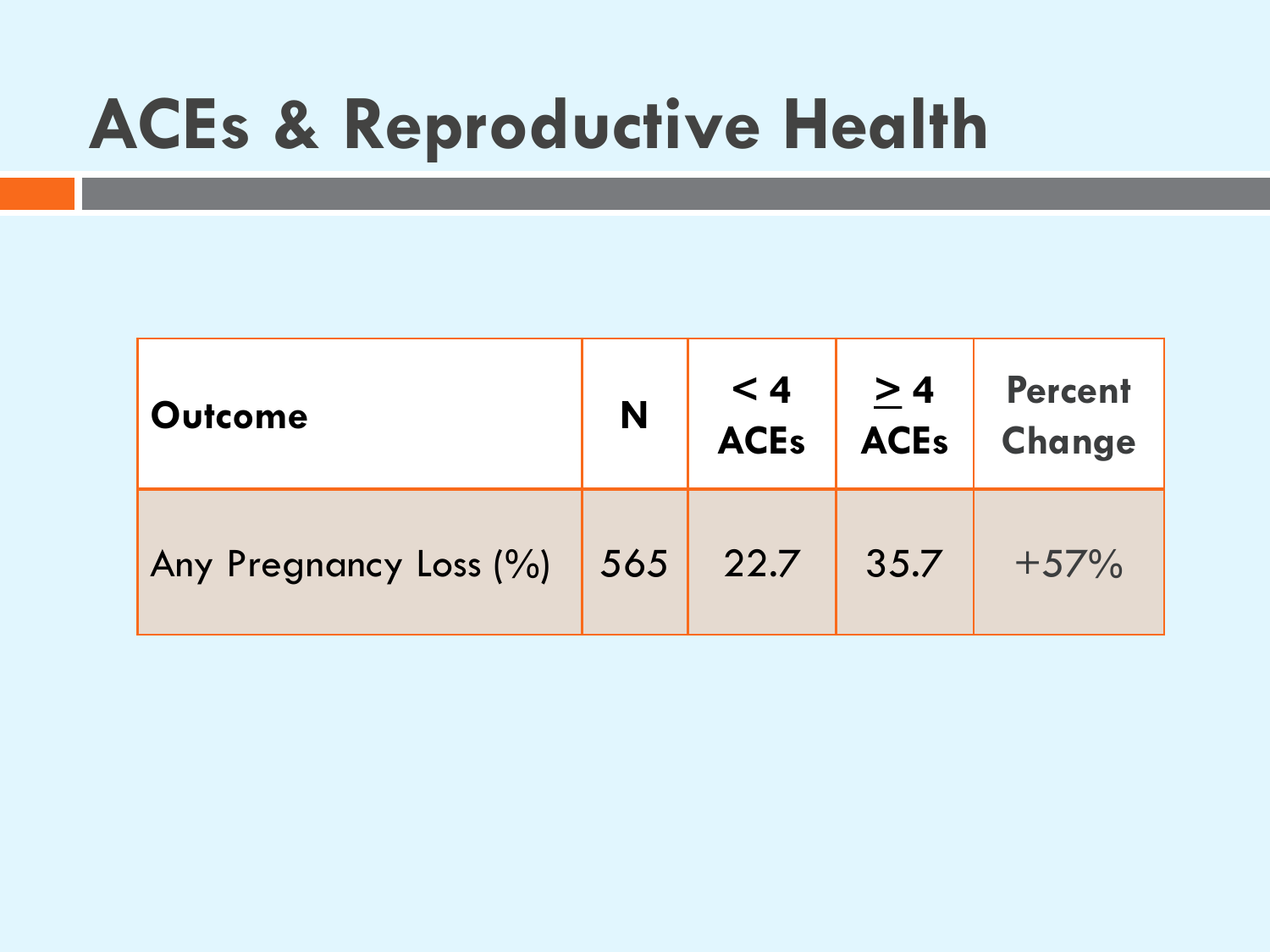# **ACEs & Smoking**

| <b>Outcome</b>          | N   | < 5<br>ACEs*<br>(9/0) | $\geq 5$<br>ACE <sub>s</sub> *<br>(9/0) | <b>Percent</b><br>Change |
|-------------------------|-----|-----------------------|-----------------------------------------|--------------------------|
| Smoked before pregnancy | 569 | 36.1                  | 51.5                                    | $+43%$                   |
| Smoked during pregnancy | 570 | 23.4                  | 34.5                                    | $+47%$                   |
| Smoked after pregnancy  | 548 | 22.9                  | 37.3                                    | $+63%$                   |

\*Sum of 10 ACEs: Physical abuse, Sexual abuse, Psychological abuse, Physical neglect, Emotional neglect; Parent substance abuse; Parent mental illness; Household crime; Domestic violence; Parent separation or divorce.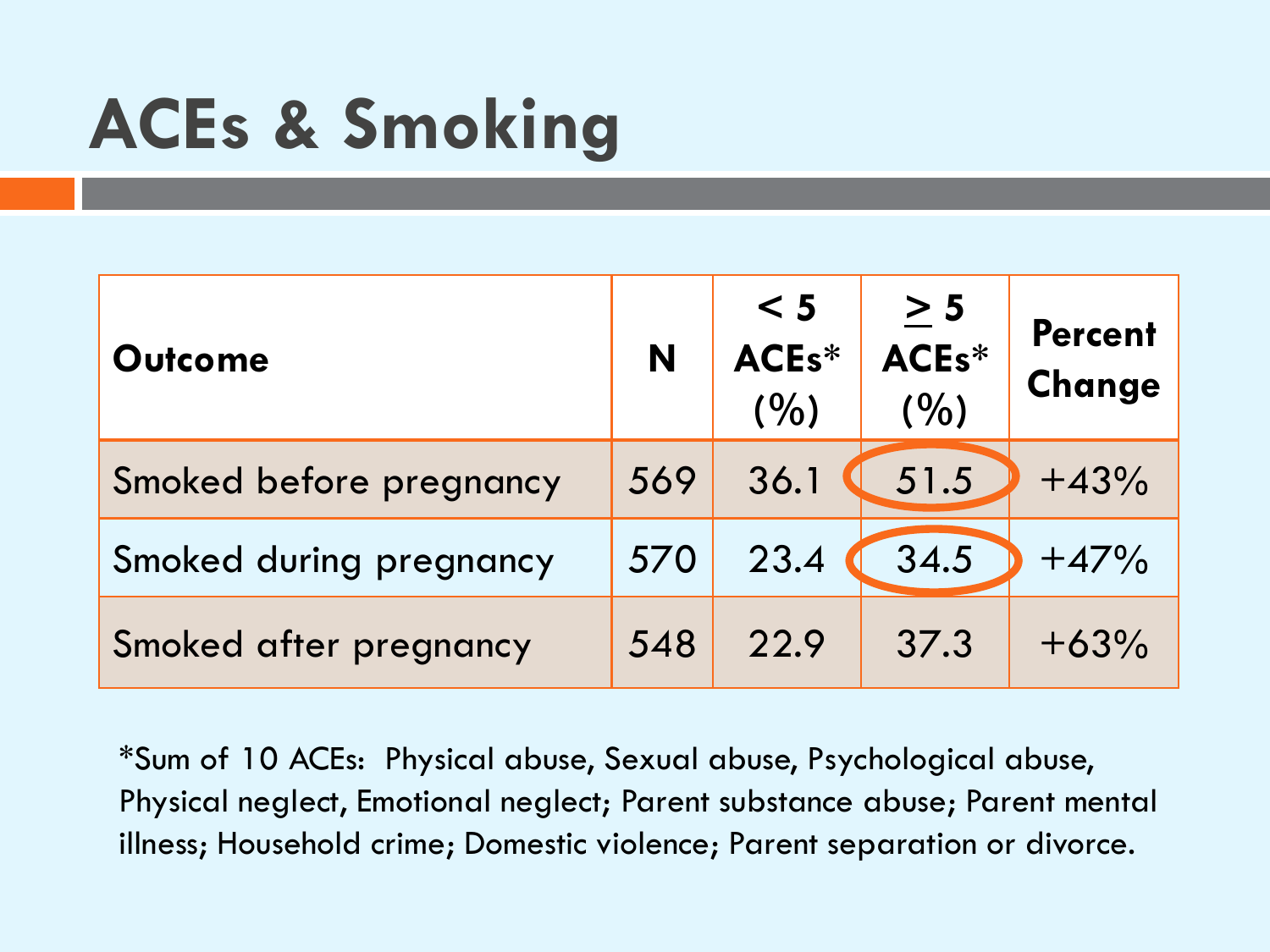#### **ACEs & Mental Health**

| <b>Outcome</b>                      | N   | < 5<br><b>ACEs</b><br>(%) | $\geq 5$<br><b>ACEs</b><br>(%) | <b>Percent</b><br>Change |
|-------------------------------------|-----|---------------------------|--------------------------------|--------------------------|
| Prenatal Edinburgh Score $\geq 13$  | 449 | 18.4                      | 35.3                           | $+92%$                   |
| Postnatal Edinburgh Score $\geq 13$ | 476 | 10.8                      | 21.1                           | $+95%$                   |
| Perceived Stress Scale > 20         | 584 | 24.7                      | 45.9                           | $+86%$                   |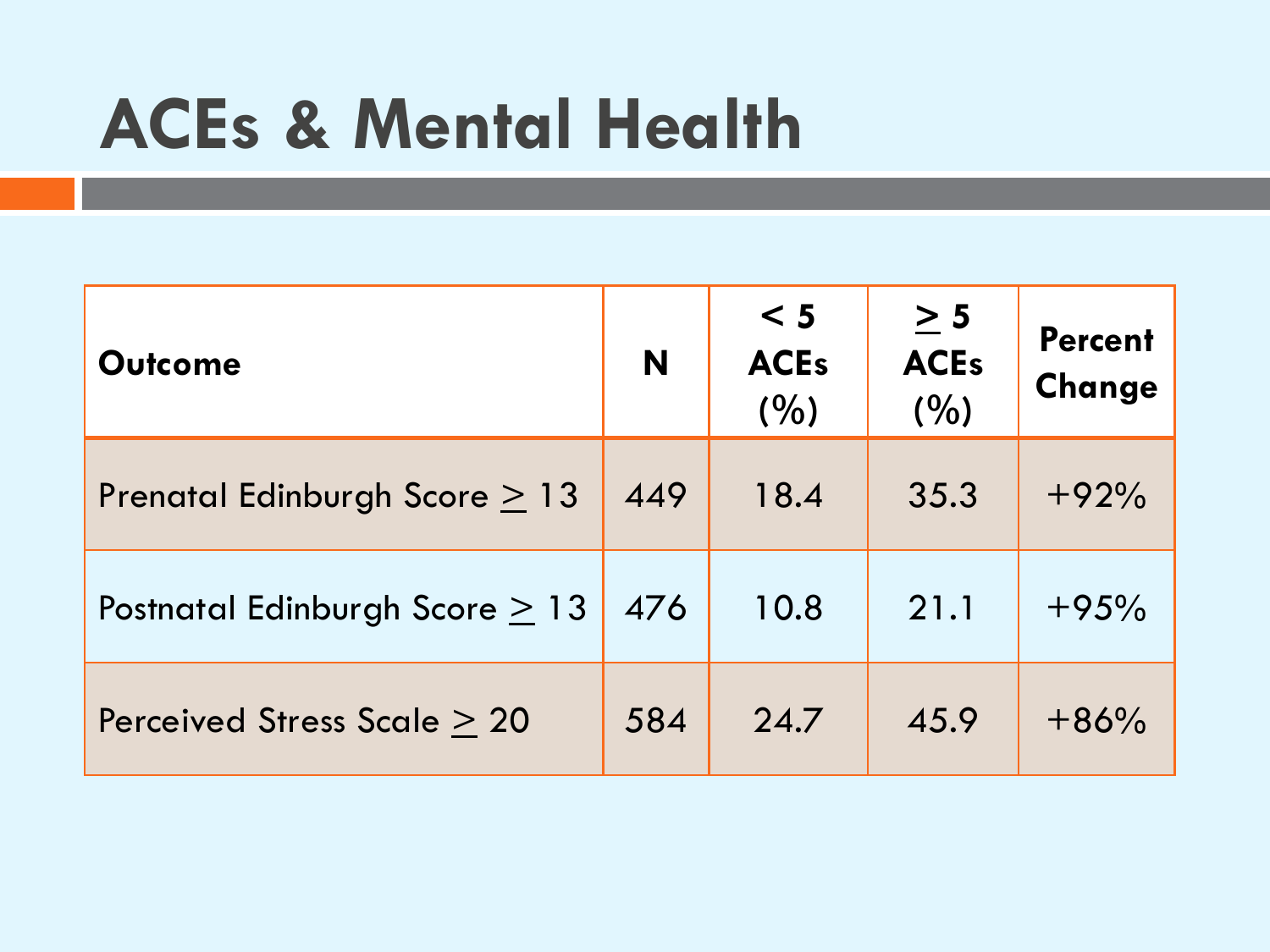#### **ACEs & Intimate Partner Violence**

| <b>Outcome</b>                               | N   | < 5<br><b>ACEs</b><br>(9/0) | $\geq 5$<br><b>ACEs</b><br>(9/0) | <b>Percent</b><br>Change |
|----------------------------------------------|-----|-----------------------------|----------------------------------|--------------------------|
| Any Abuse by Spouse or<br>Partner, Ever      | 565 | 23.0                        | 37.1                             | $+61%$                   |
| Any Abuse by Spouse or<br>Partner, Past Year | 565 | 15.8                        | 29.2                             | $+85%$                   |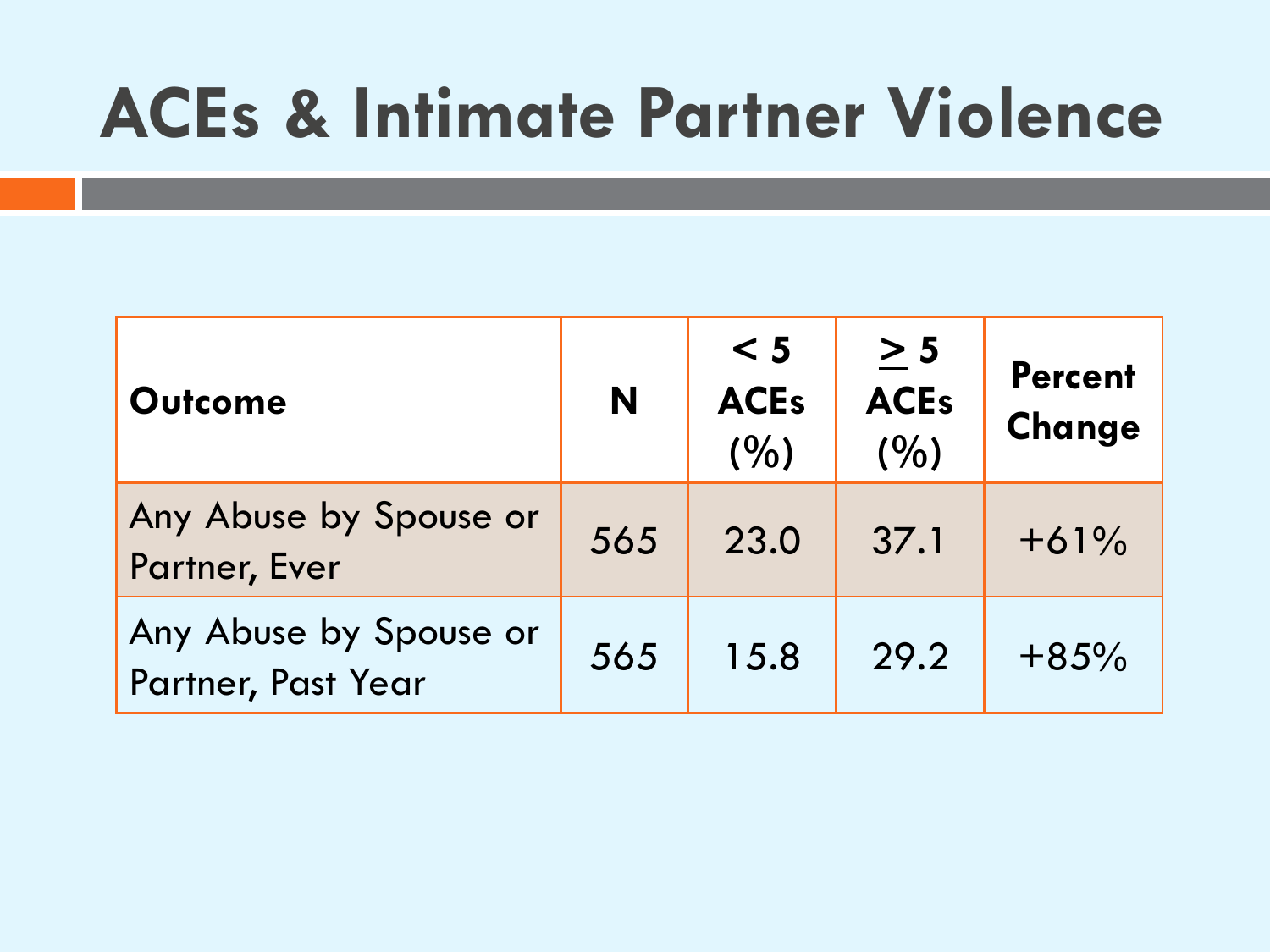# **Discomfort Responding to CES**

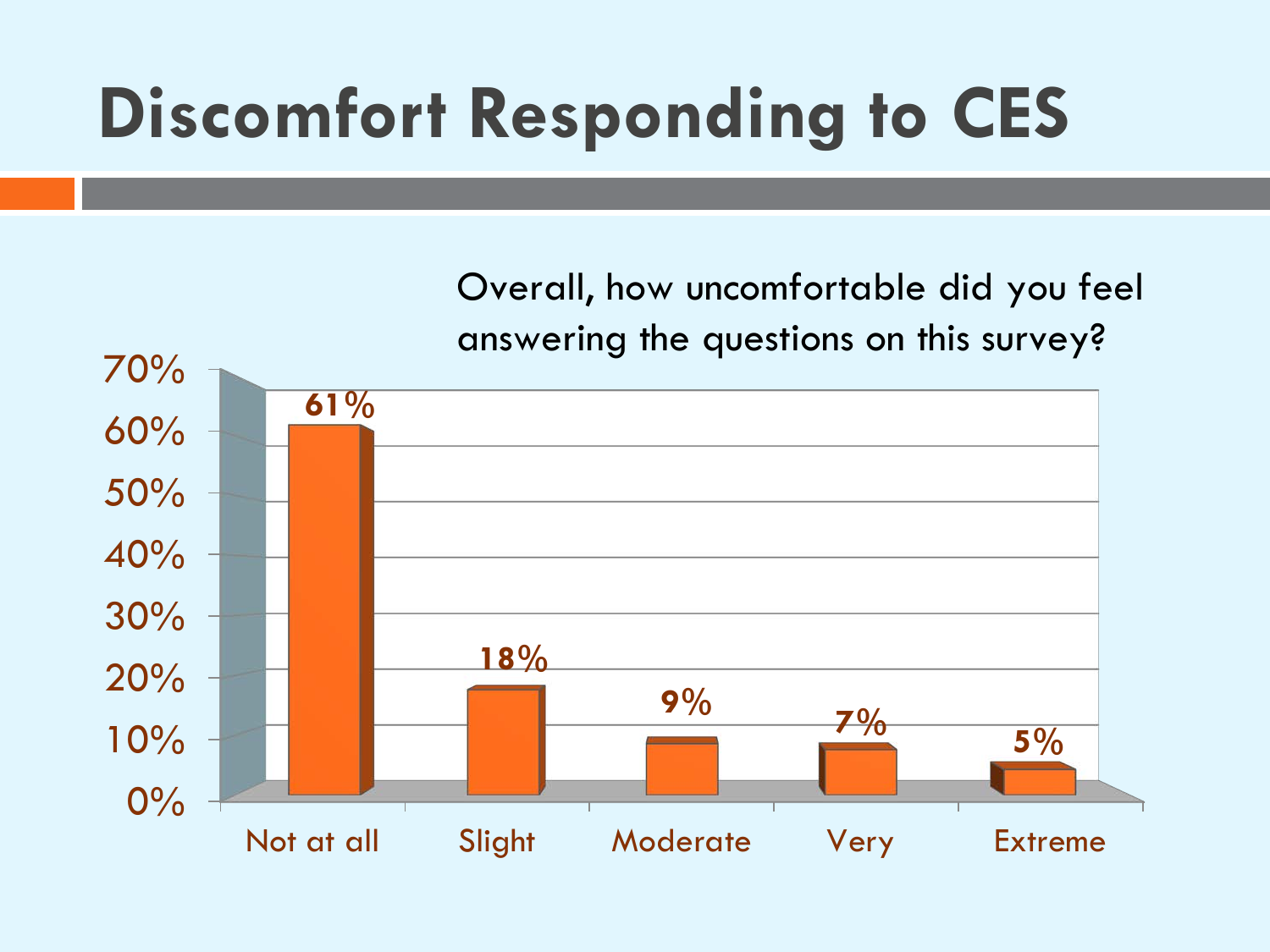# **Why We Should Ask**

- Most clients can answer questions about ACEs without significant distress
- **Linking client history to current functioning**
- $\Box$ Increasing client motivation to change
- **Promoting therapeutic alliance** Acknowledging client adversity & resilience
- **L**Caveat: Home visitors should be well trained in assessment, interviewing skills, & motivation enhancement